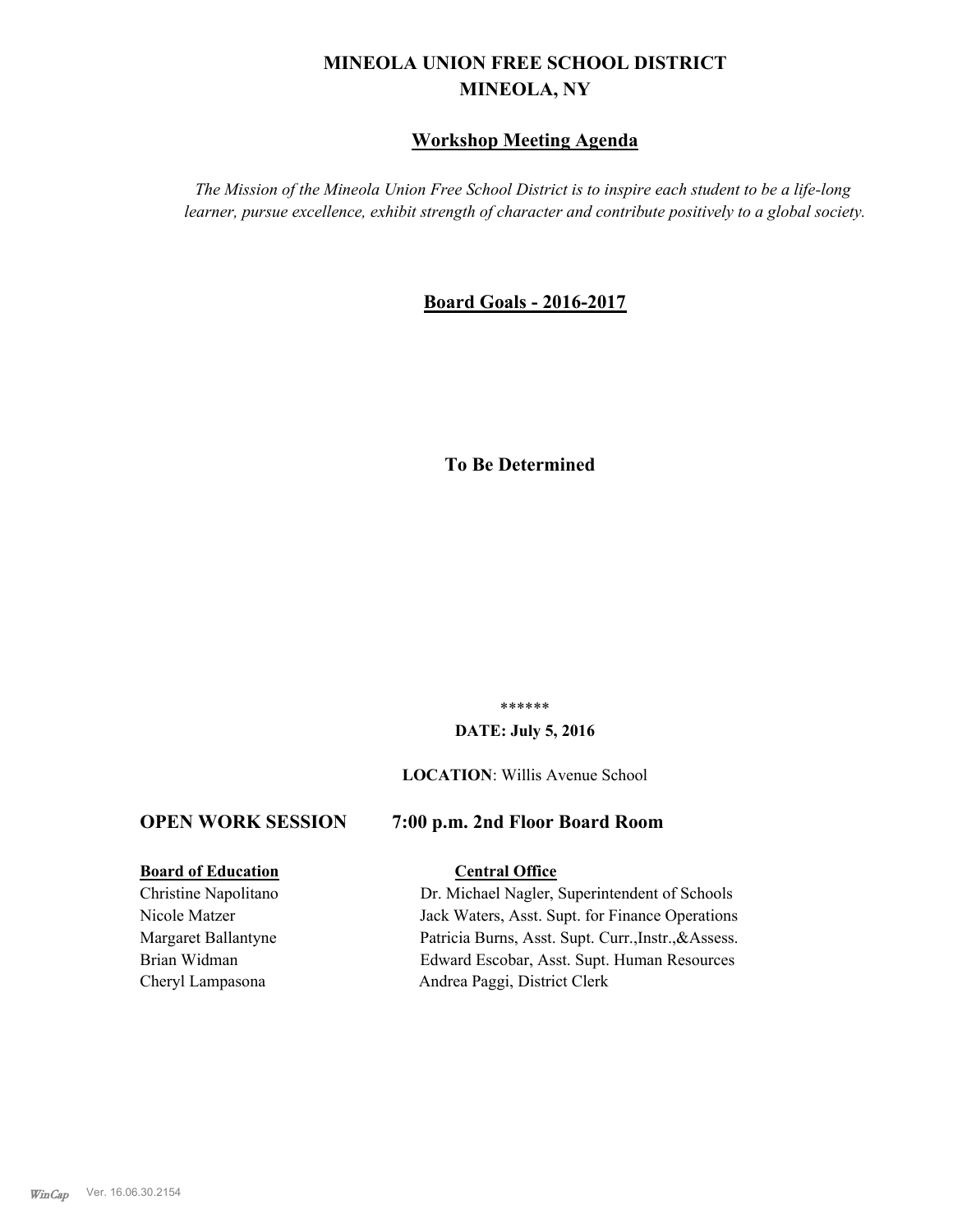**A. Call to Order B. Pledge of Allegiance C. Reading of Mission D. Moment of Silent Meditation**

**E. Dais & Visitor Introductions**

**F. High School Student Organization Report**

#### **G. BOE Reports**

- **a. Comments from Board Trustees**
- **b. Comments from Board President**
- **c. Comments from Superintendent**

#### **H. Old Business**

#### **I. New Business**

#### **J. Consensus Agenda**

**RESOLUTION #3 - BE IT RESOLVED** that the Board of Education approves the consensus agenda items J.1.a. through J.7.b., as presented.

| <b>Motion:</b><br>Second: |     |  |
|---------------------------|-----|--|
| Yes:                      | No: |  |
|                           |     |  |
|                           |     |  |
|                           |     |  |
|                           |     |  |
| Passed:                   |     |  |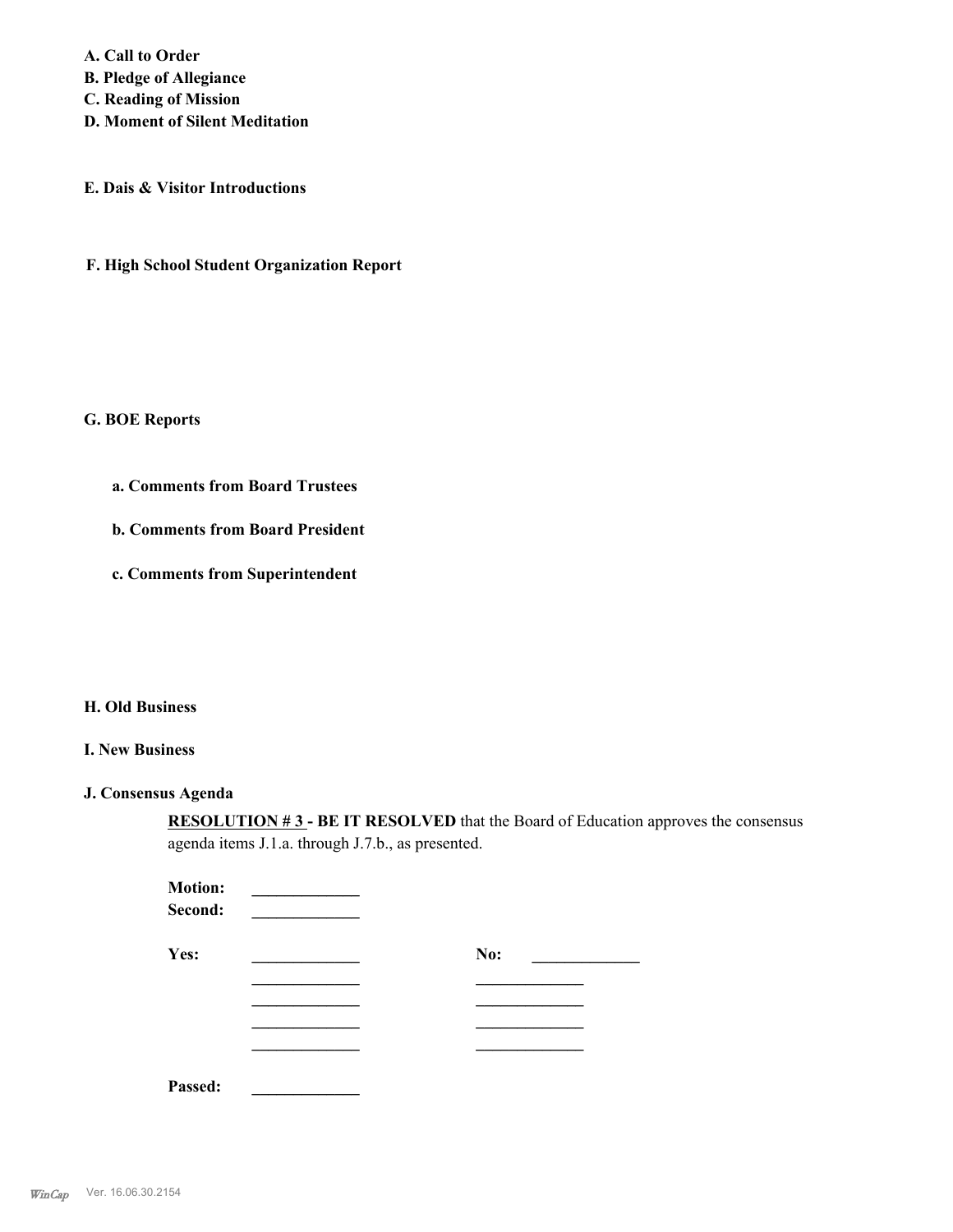#### 1. **Accepting of Minutes**

That the Board of Education accepts the minutes of the June 16, 2016 Business Meeting and June 23, 2016 Special Meeting as presented. a.

#### 2. **Instruction**

- a. Leave(s) of Absence/Child Rearing
- That the Board of Education grants a request to Susan Palladino, for a unpaid Leave of Absence, for child-rearing purposes, effective August 31, 2016 to January 31, 2017. 1.
- b. Appointments Instruction
- That the Board of Education approves the appointment of Jeffrey Appelbaum, to the position of Probationary School Media Specialist, effective August 31, 2016. Salary: MA+30, Step 6, \$88,157. Probationary Period: August 31, 2016 to August 30, 2020. 1.
- That the Board of Education approves the appointment of Lisa Krawciw, to the position of Probationary Elementary Teacher, effective August 31, 2016. Salary: MA, Step 2, \$71,246. Probatinary Period: August 31, 2016 to August 30, 2020. 2.
- That the Board of Education approves the appointment of Katelynn Schmidt, to the position of Probationary Elementary Teacher, effective August 31, 2016. Salary: BA+15, Step 1, \$61,300. Probationary Period: August 31, 2016 to August 30, 2020. 3.
- That the Board of Education approves the appointment of Christopher Toomey, to the position of Probationary Music Teacher, effective August 31, 2016. Salary: MA+30, Step 3, \$78,914. Probationary Period: August 31, 2016 to August 30, 2020. 4.
- That the Board of Education approves the appointment of Natalie Vattuone, to the position of Probationary Elementary Teacher, effective August 31, 2016. Salary: BA, Step 2, \$61,284. Probationary Period: August 31, 2016 to August 30, 2020. 5.
- That the Board of Education approves the appointment of Aislinn Oliveri, to the position of part time(.6) Theatre Teacher, effective August 31, 2016 to June 30, 2017. Salary: .6 of MA, Step 1, \$68,282 equaling \$40,969. 6.
- That the Board of Education approves the appointment of Heather Hazen, to the position of part time (.5) Reading Teacher, effective August 31, 2016 to June 30, 2017 with a salary of .5 of MA+30, Step 10, \$100,680 equaling \$50,340. 7.
- That the Board of Education approves the appointment of Nicole Bartone, to the position of part time (.5) Reading Teacher, effective August 31, 2016 to June 30, 2017 with a salary of .5 of MA+60, Step 23, \$127,132 equaling \$63,566. 8.
- That the Board of Education approves the appointment of Meagan Fabiitti, to the position of Leave Replacement Teacher for Nicole Bartone, effective August 31, 2016 to June 30, 2017, with a salary of MA, Step 1, \$68,282.00. 9.
- That the Board of Education approves the appointment of Lucila Guzman, to the position of Leave Replacement Teacher for Lisa Fiocco, effective August 31, 2016 to June 30, 2017, with a salary of MA, Step 1, \$68,282.00. 10.
- That the Board of Education approves the appointment of Megan LaMantia, to the position of Leave Replacement Teacher for Kimberly Morrissey, effective August 31, 2016 to June 30, 2017 with a salary of BA, Step 1, \$58,706.00. 11.
- That the Board of Education amend the probationary period of Elizabeth Gerner to August 31. 2016 to August 30, 2019. 12.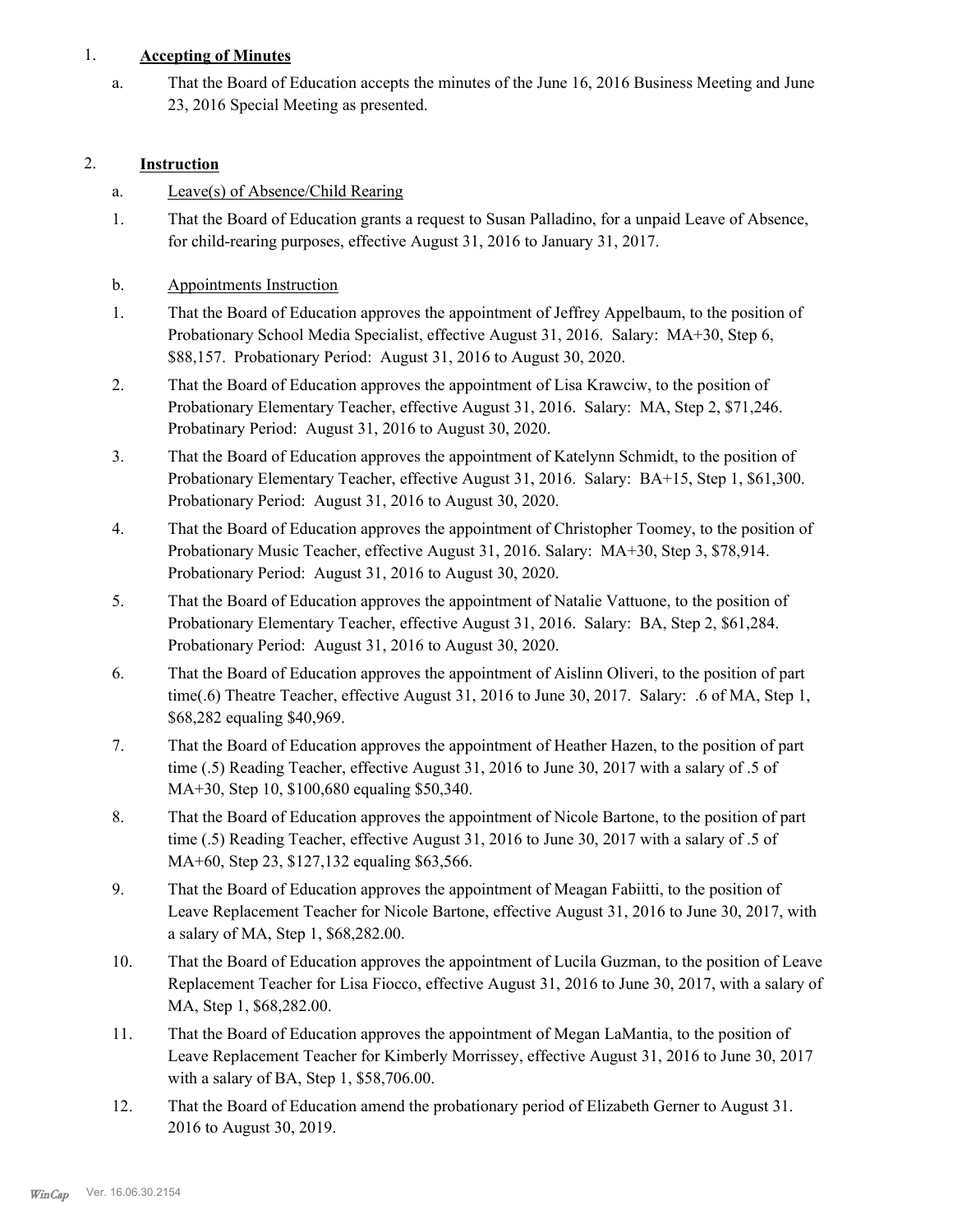- That the Board of Education approves the appointment of Nicole Moriarty, to the position of Director of English as a New Language(ENL), effective July 1, 2016 with a salary of \$80,690.00. 13.
- That the Board of Education approves the appointment of Denise Maynard, to the position of full time (1.0) Tenured Elementary Teacher, effective August 31, 2016 with a salary of MA+60, Step 30, \$131,142.00. 14.
- That the Board of Education approves the appointment of Karen Gutierrez, to the position of part time(.6) Math/ENL Teacher, effective August 31, 2016 to June 30, 2017, with a salary of .6 of BA+15, Step 1, 61,301 equaling \$36,780. 15.
- Facilitators c.

That the Board of Education approves the appointment of the following staff as Facilitators for the current school year:

| <b>EMPLOYEE NAME</b>     | <b>STIPEND</b>     |
|--------------------------|--------------------|
| Frank Massaro(2015-16)   | \$1,000.00         |
| Matt Deluca $(2015-16)$  | \$1,000.00         |
| Janice Killelea(2015-16) | \$1,000.00         |
| Bruce Vatske(2015-16)    | \$1,000.00         |
| Denise Maynard(2015-16)  | $.6$ of \$1,000.00 |
|                          |                    |

#### Appointment(s) Coaches d.

That the Board of Education approves the appointment of the following coaches for the current school year:

| <b>POSITION</b><br><b>EMPLOYEE NAME</b> |                      | <b>STEP</b>    | <b>STIPEND</b> |
|-----------------------------------------|----------------------|----------------|----------------|
| Varsity Football                        | Daniel Guido         | 3              | \$10,745.00    |
| <b>Asst Varsity Football</b>            | John Tortora         | 3              | \$7,344.00     |
| <b>Asst Varsity Football</b>            | Helmut Bohringer     | 3              | \$7,344.00     |
| JV Football                             | Mark Miller          | 3              | \$6,825.00     |
| Football- Jr. Varsity Asst              | Christopher Schacca  | 3              | \$6,314.00     |
| 7/8 Football                            | Gregory Mayo         | $\overline{2}$ | \$5,633.00     |
| 7/8 Football Asst.                      | Mario Villa          | 3              | \$5,799.00     |
| Football- Jr. High Asst.                | Matthew Antoniou     | 3              | \$5,799.00     |
| Soccer-Varsity Boys                     | Paulo A. Pereira     | 3              | \$7,848.00     |
| Soccer-Varsity Asst Boys                | Albert Cavalluzzo    | 3              | \$5,350.00     |
| Soccer-JV Boys                          | Robert M. Mendes     | 3              | \$5,460.00     |
| Soccer-7th Grade Boys                   | Joseph Cerulli       | 3              | \$4,788.00     |
| Soccer-8th Grade Boys                   | Donald A. Leopardi   | 3              | \$4,788.00     |
| <b>Girls Varsity Soccer</b>             | Katherine Bennett    | 3              | \$7,848.00     |
| <b>Girls Varsity Soccer Asst</b>        | Tara McDonnell       | 3              | \$5,350.00     |
| Girls JV Soccer                         | <b>Bruce Vatske</b>  | 3              | \$5,460.00     |
| 7th Grade Girls Soccer                  | Nicholas A. Tonini   | 3              | \$4,788.00     |
| 8th Grade Girls Soccer                  | Kevin Murphy         | 3              | \$4,788.00     |
| Girls Varsity Volleyball                | Hyunah Park          | 3              | \$7,848.00     |
| Girls JV Volleyball                     | <b>Hilary Hunter</b> | 3              | \$5,460.00     |
| Golf - Varsity                          | James Hock           | $\overline{2}$ | \$3,935.00     |
| <b>Cross Country Track</b>              | Thomas Leninger      | $\overline{3}$ | \$5,460.00     |
| Cheerleader-Fall                        | Laura DeFeo          | 1              | \$3,384.00     |
| Strength & Conditioning                 | Christopher Schacca  | 2              | \$8,192.00     |
| <b>Athletic Trainer</b>                 | Kevin M. LaPlatney   | hourly         | \$38.43        |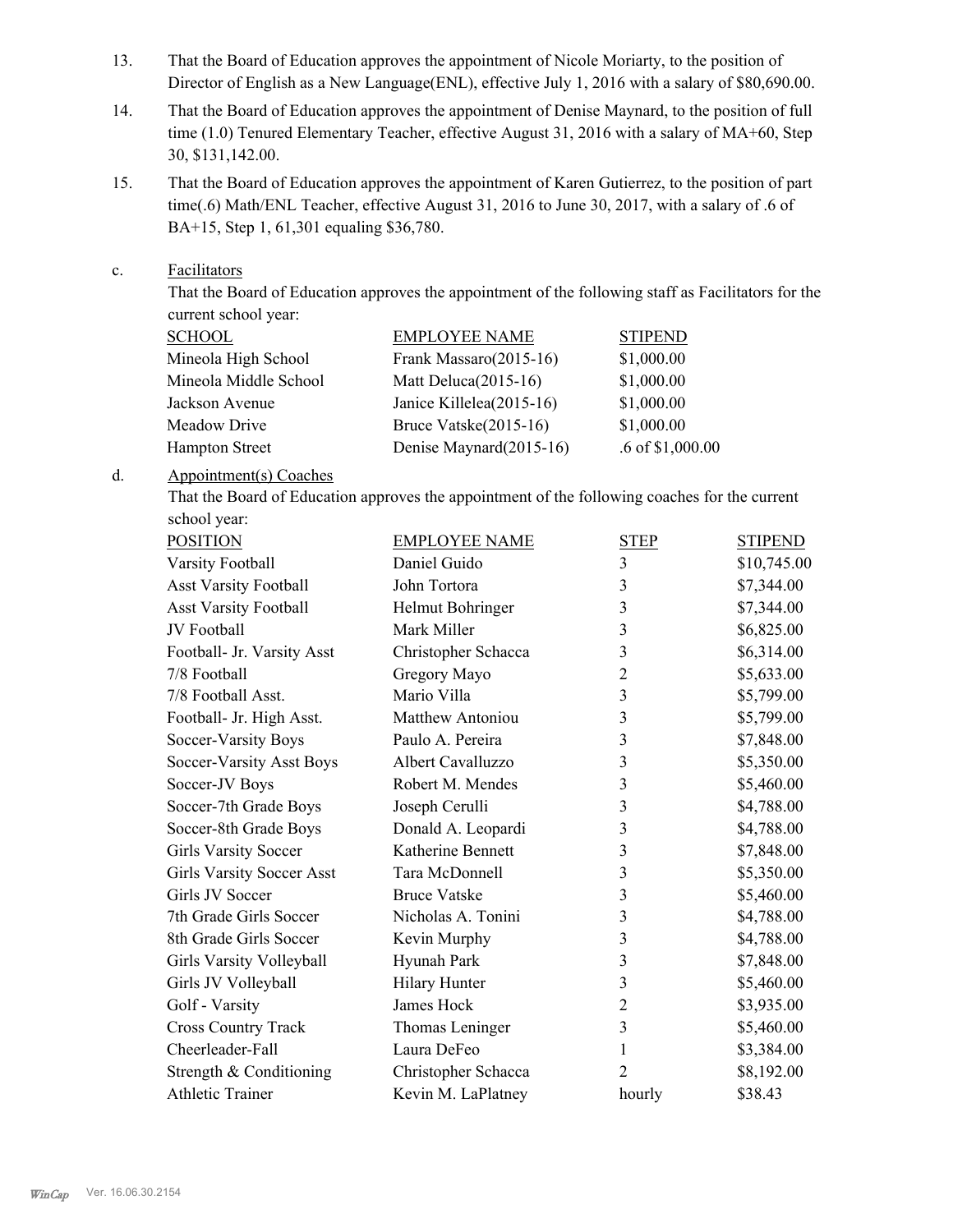Appointment(S) Summer Music e.

> That the Board of Education approves a self funded Summer Music Program, (Salary, hourly summer wages are based on the MTA contractual rates):

|                      |                                                                                                                                      | <b>EMPLOYEE NAME</b>                    |                      | <b>STEP</b> | <b>STIPEND</b>                                                                                                       |
|----------------------|--------------------------------------------------------------------------------------------------------------------------------------|-----------------------------------------|----------------------|-------------|----------------------------------------------------------------------------------------------------------------------|
| 1.                   | Music & Drama                                                                                                                        | Sarah LaSorsa                           |                      | 3           | \$68.31                                                                                                              |
| 2.                   | Music Teacher                                                                                                                        | Mark Bennett                            |                      | 3           | \$68.31                                                                                                              |
| 3.                   | Music Teacher                                                                                                                        | James A. Dugal                          |                      | 3           | \$68.31                                                                                                              |
| 4.                   | Music Teacher                                                                                                                        | Marc B. Ratner                          |                      | 1           | \$58.14                                                                                                              |
| 5.                   | Music & Drama                                                                                                                        | Aislinn Oliveri                         |                      | 1           | \$58.14                                                                                                              |
| 6.                   | Sub Teacher                                                                                                                          | Robin Barkan                            |                      | 1           | \$58.14                                                                                                              |
| 7.                   | Sub Teacher                                                                                                                          | Matthew Deluca                          |                      |             | \$58.14                                                                                                              |
| f.<br>$\mathbf{1}$ . | Appointment(S) Summer Special Education<br><b>Education Program</b><br><b>POSITION</b><br>Occupational<br>Therapist                  | <b>EMPLOYEE NAME</b><br>Tricia Nicholes |                      | <b>STEP</b> | That the Board of Education approves the following staff members for the Summer Special<br><b>STIPEND</b><br>\$58.14 |
| g.                   | <b>Appointment(S) Marching Band Staff</b><br>That the Board of Education approves the following staff members for the Marching Band: |                                         |                      |             |                                                                                                                      |
|                      | <b>POSITION</b>                                                                                                                      |                                         | <b>EMPLOYEE NAME</b> |             | <b>STIPENDS</b>                                                                                                      |
| 1.                   | Marching Band Drill Arranger                                                                                                         |                                         | Frank Mauriello      |             | $1/2$ of                                                                                                             |
|                      |                                                                                                                                      |                                         |                      |             | \$1,793.00                                                                                                           |
| 2.                   | Marching Band Drill Arranger                                                                                                         |                                         | John Oddo            |             | $1/2$ of                                                                                                             |

#### 3. **Instruction: Committee on Special Education**

#### **2016-2017 Parent Members and Chairpersons for CSE/CPSE & 504 Members**

a. That the Board of education approves the following list of parent members and Chairpersons for Committees on Special Education and Subcommittees on special education and 504 meetings for the 2016- 2017 school year:

\$1,793.00

#### **Committee on Pre-School Education:**

Catherine Fishman- Director of Pupil Personnel Services Laurie Melesh- CSE/CPSE Chairperson Child's Parent Evaluator or Person Qualified to Interpret Evaluations Professional Appointed by the Nassau County Department of Mental Health Child's Special Education Teacher General Education teacher if the child is participating in the general education program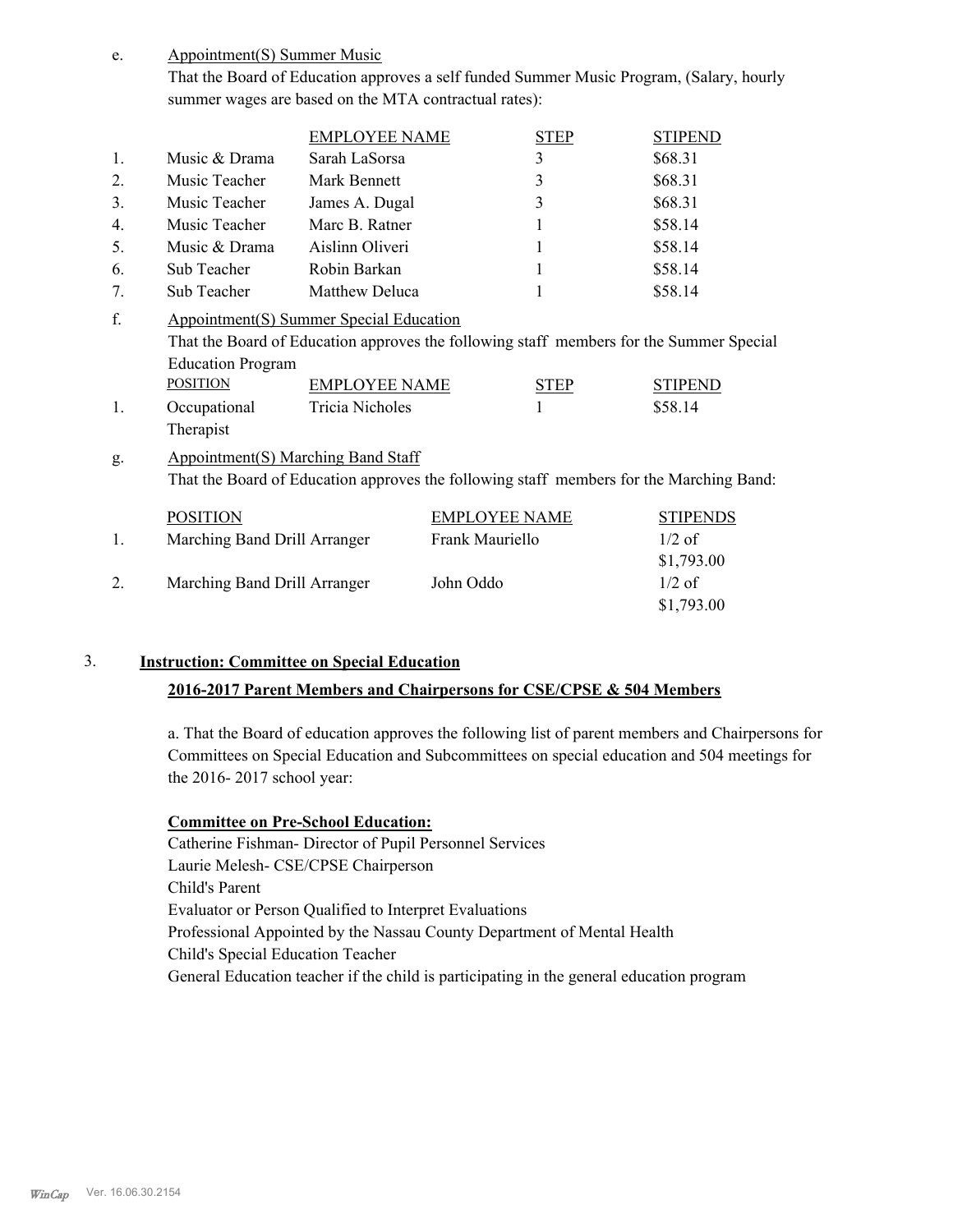#### **Parent Members:**

Erin Bertuccio AnnMarie Christy Eileen Conboy Cliff Datys Bridgid Gasiewski Nicole Park

#### **District Committee on Special Education:**

Chairperson/Administrator: Catherine Fishman- Director of Pupil Personnel Services; or Laurie Melesh- CSE/CPSE Chairperson; Larry Puccio or Matthew Gaven- Alternates Child's Parent Evaluator or Person qualified to Interpret Evaluations Child's Special Education Teacher General Education Teacher if the child is participating in the general education program

#### **School Psychologists:**

Dr. Sonia Azevedo Dr. Robert Drago Dr. Manuel Romero Dr. Patricio Romero Vanessa Lealand Carina Waldman

#### **Parent Members:**

Erin Bertuccio AnnMarie Christy Nicole Park Eileen Conboy Bridgid Gasiewski

#### **School Physician:** Dr. Ronald Marino

#### **Committee on Special Education Sub-Committees:**

Chairperson Child's Parent Evaluator or Person Qualified to Interpret Evaluations Child's Special Education Teacher General Education Teacher if the child participates in the General Education Program **Catherine Fishman and Laurie Melesh may chair all Subcommittees, as needed.**

**Jackson Avenue School Chairpersons:** Dr. Manuel Romero- Psychologist; or Dr. Janet Gonzalez- Principal

**Hampton Street Chairpersons:** Carina Waldman- Psychologist; or Margarita Maravel- Principal

**Meadow Drive Chairpersons:** Vanessa Lealand- Psychologist; or Dr. SueCaryl Fleischmann-Principal

**Middle School Chairpersons:** Dr. Sonia Azevedo- Psychologist; or Andrew Casale- Principal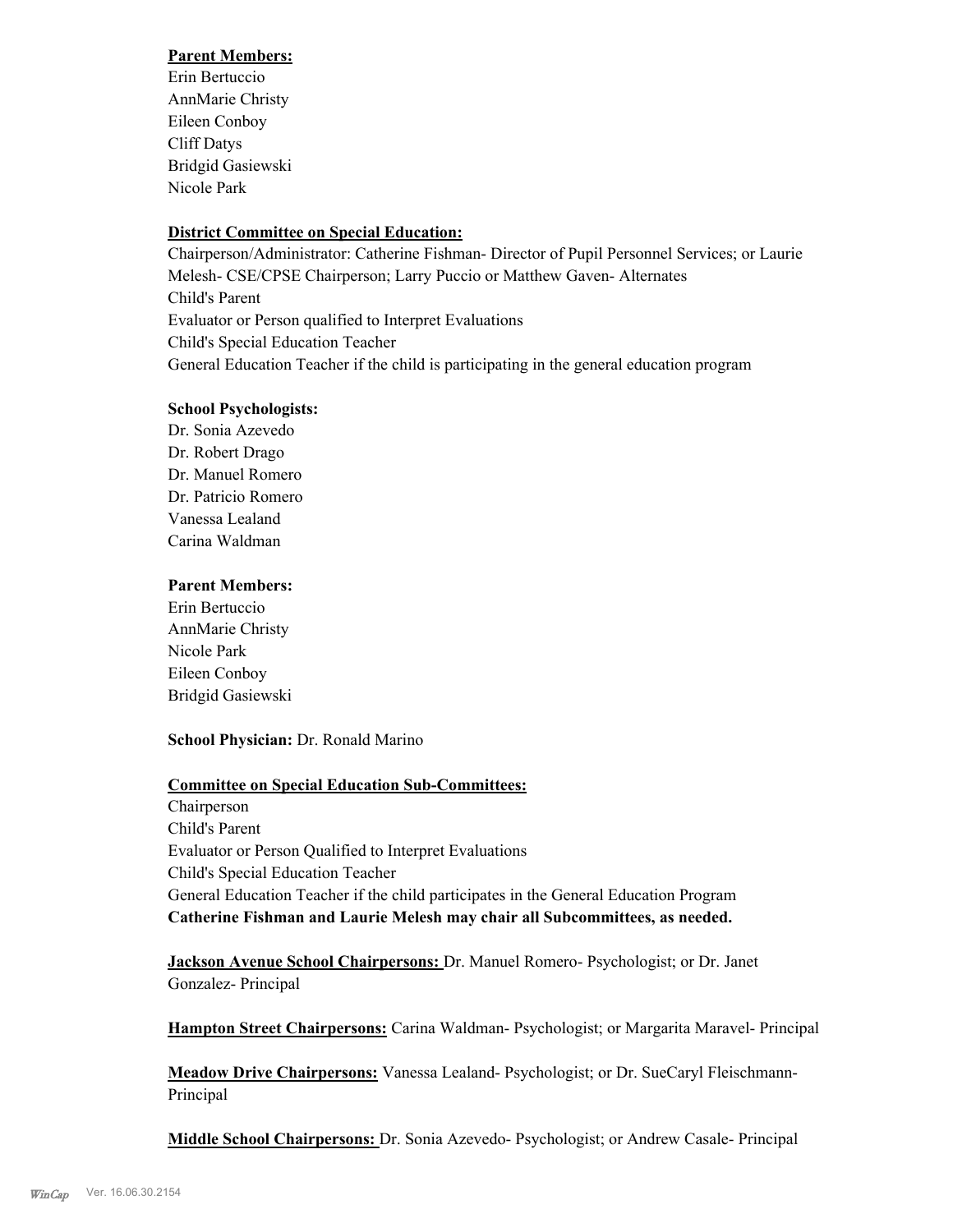**High School Chairpersons:** Dr. Patricio Romero/ Dr. Robert Drago- Psychologist; or Larry Puccio- Assistant Principal

#### **Surrogate Parents:** To Be Determined

#### **Impartial Hearing Officers:**

The list of Impartial Hearing Officers as maintained on the NYSED Impartial Hearing Officers Reporting Systems Website.

b. That the Board of Education approves the appointment of the following Chairpersons of the Mineola School District's Section 504 Review Teams for the 2016- 2017 school year:

#### **504 Chairpersons:**

#### **District -wide:**

Catherine Fishman- Director of Pupil Personnel Services; Laurie Melesh- CSE/CPSE Chairperson **Hampton Street:**

Carina Waldman- Psychologist; or Margarita Maravel- Principal

#### **Meadow Drive:**

Vanessa Lealand- Psychologist;or Dr. SueCaryl Fleischmann- Principal

#### **Jackson Avenue:**

Dr. Manuel Romero- Psychologist; or Dr. Janet Gonzalez- Principal

#### **Middle School:**

Dr. Sonia Azevedo- Psychologist; or Andrew Casale- Principal

#### **High School:**

Dr. Patricio Romero/ Dr. Robert Drago- Psychologist; or Larry Puccio- Assistant Principal

#### 4. **Instruction: Contracted**

a. That the Board of Education approves the Summer Related Services Agreement between the Mineola UFSD and All Island Kids Therapy, LLC from July 1, 2016 through Augugst 30, 2016.

b. That the Board of Education approves the Related Services Contract between the Mineola UFSD and All Island Kids Therapy, LLC for the 2016- 2017 school year.

c. That the Board of Education approves the Instructional Services Agreement between the Mineola UFSD and Brookville Center for Children's Services for the 2016- 2017 school year.

d. That the Board of Education approves the Instructional Services Contract and Rider between the Mineola UFSD and the Hagedorn Little Village School for the 2016- 2017 school year.

e. That the Board of Education approves the contract between the Mineola UFSD and the Labor Education and Community Service Agency, Inc. (LECSA), an employee assistance program, for the 2016- 2017 school year.

#### 5. **Civil Service**

#### a. Appointments

That the Board of Education approve the appointment of Maryalice Leno, to the position of Summer Technology Aide at the Middle School, effective July 5, 2016. Salary is \$21.39 per hour on Step 6. 1.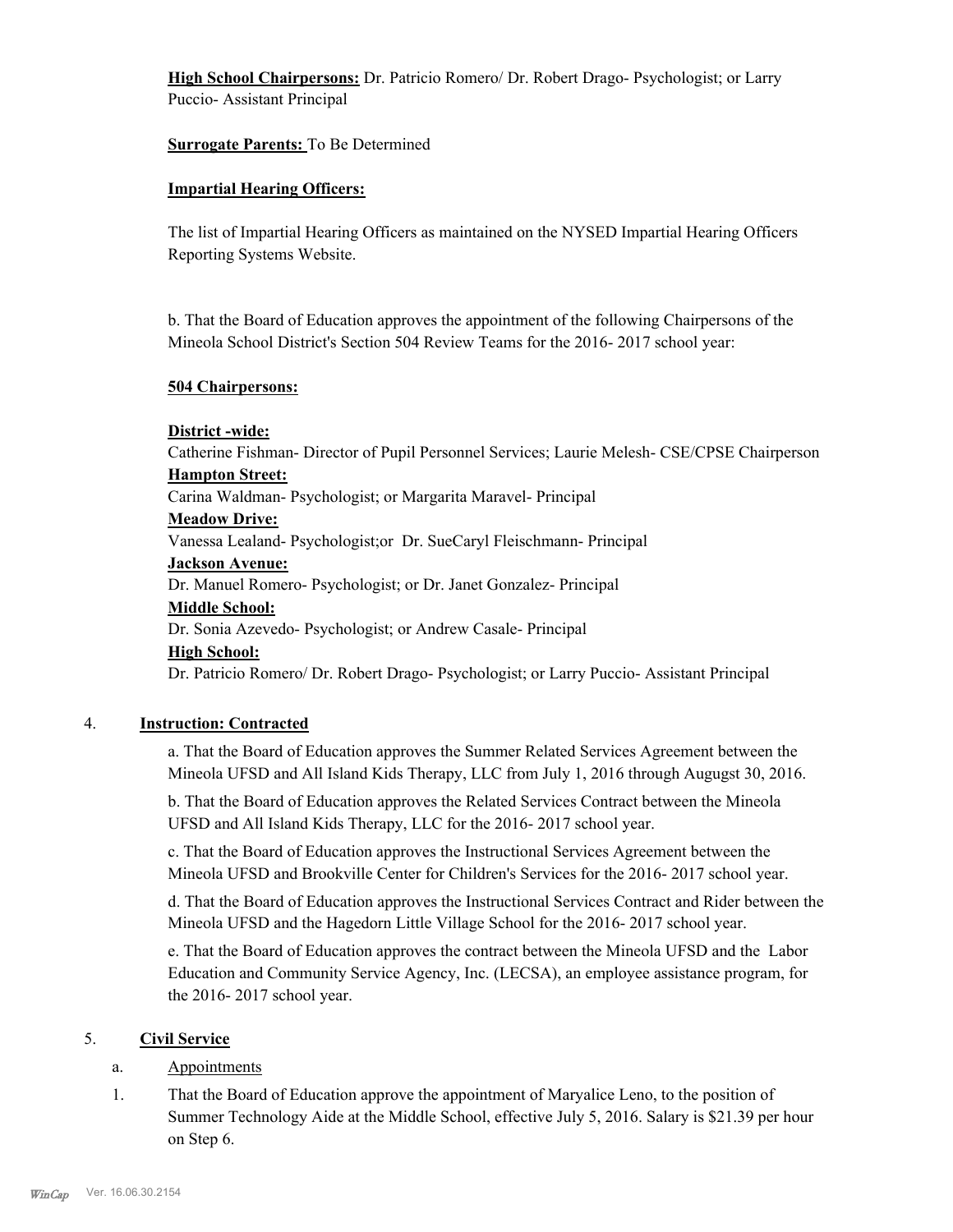b. Leave(s) of Absence

c.

- That the Board of Education approve a paid Medical Leave of Absence to Paul Ruppel, Head Custodian I at Meadow Drive School, effective June 27, 2016, due to surgery. He will be out until further notice as per his doctor. 1.
- That the Board of Education approve a paid Medical Leave of Absence to Richard Haenel, Maintainer, effective June 22, 2016, for approximately three weeks due to an accident. 2.
	- Appointment(S) Summer HS That the Board of Education approves the following summer workers for the High School effective July 1, 2014 throught August 30, 2014 for HS Main Office and Guidance:

|    | <b>POSITION</b>     | <b>EMPLOYEE NAME</b> | <b>SALARY</b> |
|----|---------------------|----------------------|---------------|
|    | Stenographer        | Jeanne Cribbin       | $$39.43$ Hr.  |
| 2. | <b>Typist Clerk</b> | Renee Ryan           | $$21.25$ Hr.  |

- Appointment(S) Summer Special Ed Teacher Aides That the Board of Education approves the following staff members for the Summer Special Education Program: d. POSITION EMPLOYEE NAME SALARY EFFECTIVE
- 1. Teacher Aide Madeleine Antoine \$21.99 07/05/2016
- Appointment(S) Summer Bus Driver(s) That the Board of Education approves the following staff members as Summer Bus Drivers from 7/1/16 through 8/31/16: e.

| <b>POSITION</b>   | EMPLOYEE NAME | <b>SALARY</b> | <b>EFFECTIVE</b> |
|-------------------|---------------|---------------|------------------|
| <b>Bus Driver</b> | Travis Butler | \$25.00       | 07/05/2016       |
| <b>Bus Driver</b> | Joany Laurent | \$25.00       | 07/05/2016       |

Appointment(S) Summer Cleaners(s) That the Board of Education approves the following individuals as Summer Cleaners: f. POSITION EMPLOYEE NAME SALARY EFFECTIVE 1. Seasonal Worker Jack Dennehy \$8.50 07/05/2016 2. Seasonal Worker Kyle Kern \$8.00 07/05/2016 3. Seasonal Worker Michael Conway \$8.00 07/05/2016 4. Seasonal Worker Jason Sinert \$8.00 07/05/2016 5. Seasonal Worker Sean Kelly \$8.00 07/05/2016

#### 6. **Business/Finance: Contract Approvals**

a. That the Board of Education approves the 2016-2017 Extension of the Food Services Contract between the Mineola UFSD and Whitsons Culinary Group.

#### 7. **Other**

New School Breakfast and Lunch Rates

a. That the Board of Education approves the new School Breakfast and Lunch rates for the 2015- 2016 school year:

Breakfast- Elementary : \$1.25 and MS/HS: \$1.55 Lunch- Elementary: \$1.85 and MS/HS: \$2.05